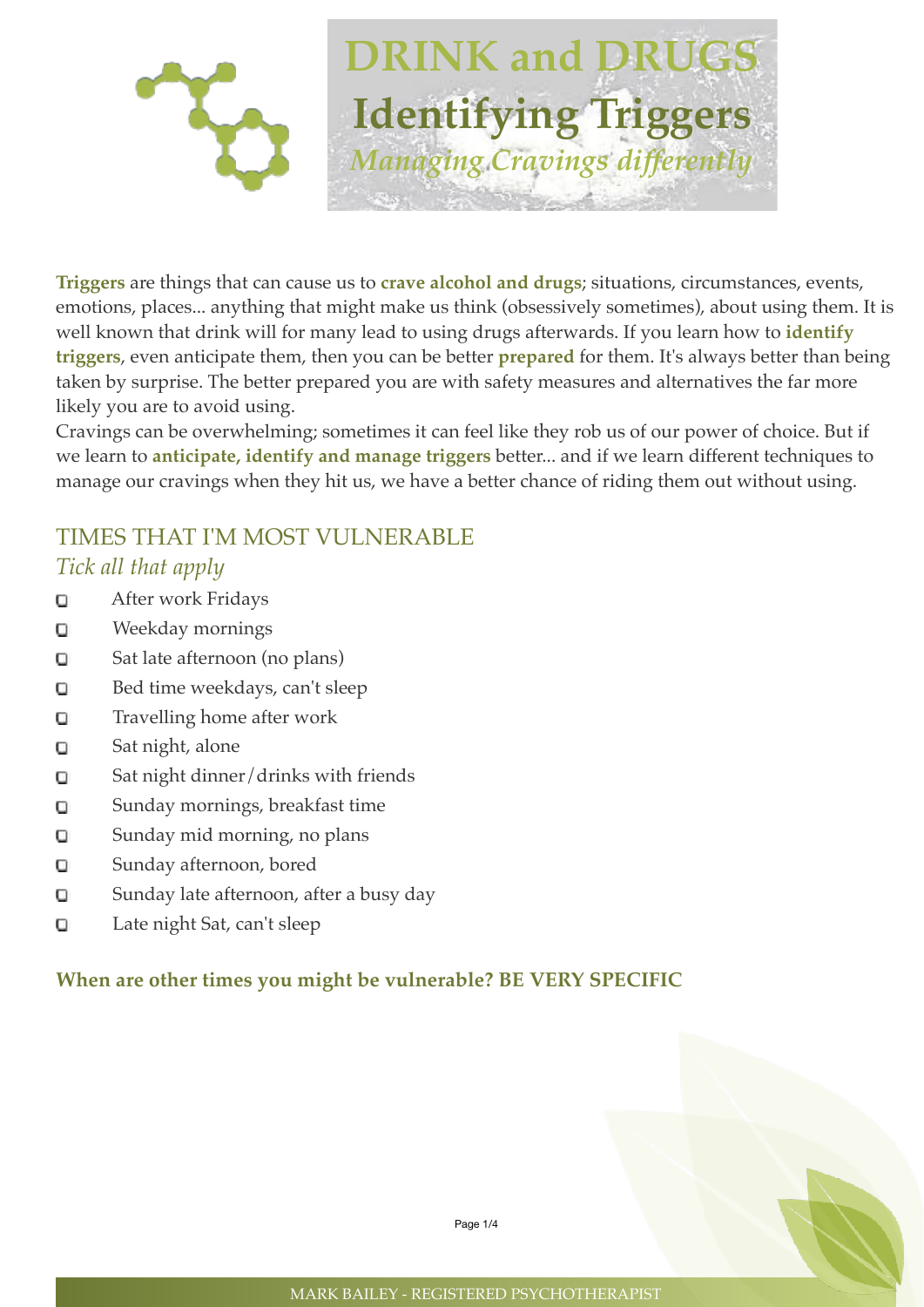# COMMON TRIGGERS *Tick all that apply*

- O When I'm alone
- O After drinking alone
- When out drinking with friends O
- After clubbing O
- When playing online/on Apps no specific plans O
- When returning to London from a trip O
- O After a fight with a friend/family member/partner
- O When I feel lonely & miss intimacy
- $\Box$ When I feel bored
- $\Box$ When I feel stressed and anxious
- O When I feel horny
- O When I feel depressed
- If I am feeling upset with my life O
- O When I feel angry at myself, someone else, or at life.
- When I get unexpected correspondence/an invitation to party O
- Returning home alone after a night out O
- Returning home after a night out O
- $\Box$ After an unsatisfactory sex encounter
- O After being rejected by someone
- O Whenever I feel like celebrating
- $\Box$ Whenever I feel I deserve a reward for "being good"

### **What are other triggers for you?**

### ALCOHOL

*For some, drug use is unrelated to alcohol; for others, drug use ONLY happens after they've a drink or few. Tick the box that's true for you:*

- I'm always sober when I decide to get high O
- My resistance to temptations/cravings for drugs is strong when I'm sober O
- O My resistance to temptations/cravings for drugs is definitely weaker after I've been drinking.
- The majority of my drug sessions have begun while I'm under the influence of alcohold O

Page 2/4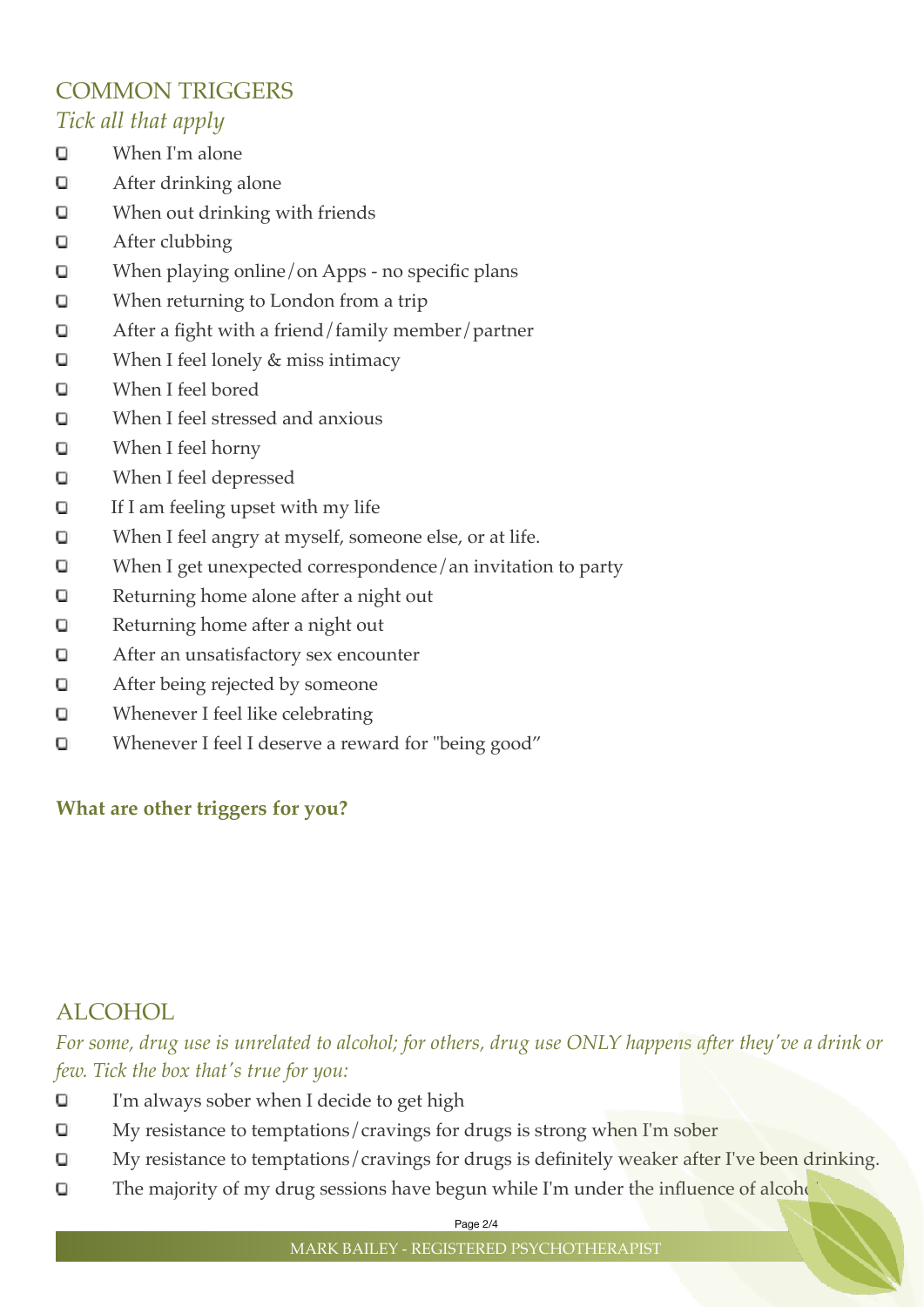# WHAT CAN YOU DO DIFFERENTLY NEXT TIME YOU FEEL A CRAVING OR TRIGGER?

- α Leave the room/place I am in - eg go outside
- **Call a friend/supportive person**
- . Clean the house/do gardening
- $\Box$ Write a letter/journal note to yourself
- Record a video message to yourself on your phone, to remind yourself of consequences α
- Go to gym/do exercise O
- Cook a favourite meal о
- Practice meditation/mindfulness α
- 0 Watch a favourite (distracting) film or box-set
- Have a (distracting) activity ready for just these moments; make a list of these о
- Get offline/close the App o
- Take a deep breath; smile. 0
- Turn off any pornography O
- Masturbate (quickly) Then occupy yourself off line п
- Continue breathing. Take in your surroundings п
- Take a shower Ω.
- 0 Tell someone how I'm feeling
- Change the mood/music/lighting/temperature o
- Go to the local shop. Buy chocolate. Ask shopkeeper how his day was п
- Put favourite music in your ears. Go for a walk о
- Be with people who care/value you α
- Take a deep breath: smile. Continue breathing. Take in your surroundings α
- п Call a friend/supportive person
- Create a list of things you want to do this week o
- Think about what you'll be doing two days from now if you use, if you don't. O
- Watch a YouTube playlist that helps you deal with cravings .
- Ω Change your emotional state somehow. Be creative.

What else can you do when you feel a trigger? List where and when and what you can do. *Anything that quickly and safely interrupts the impulse process works. Even if you go to the gym at 3am its fine!*